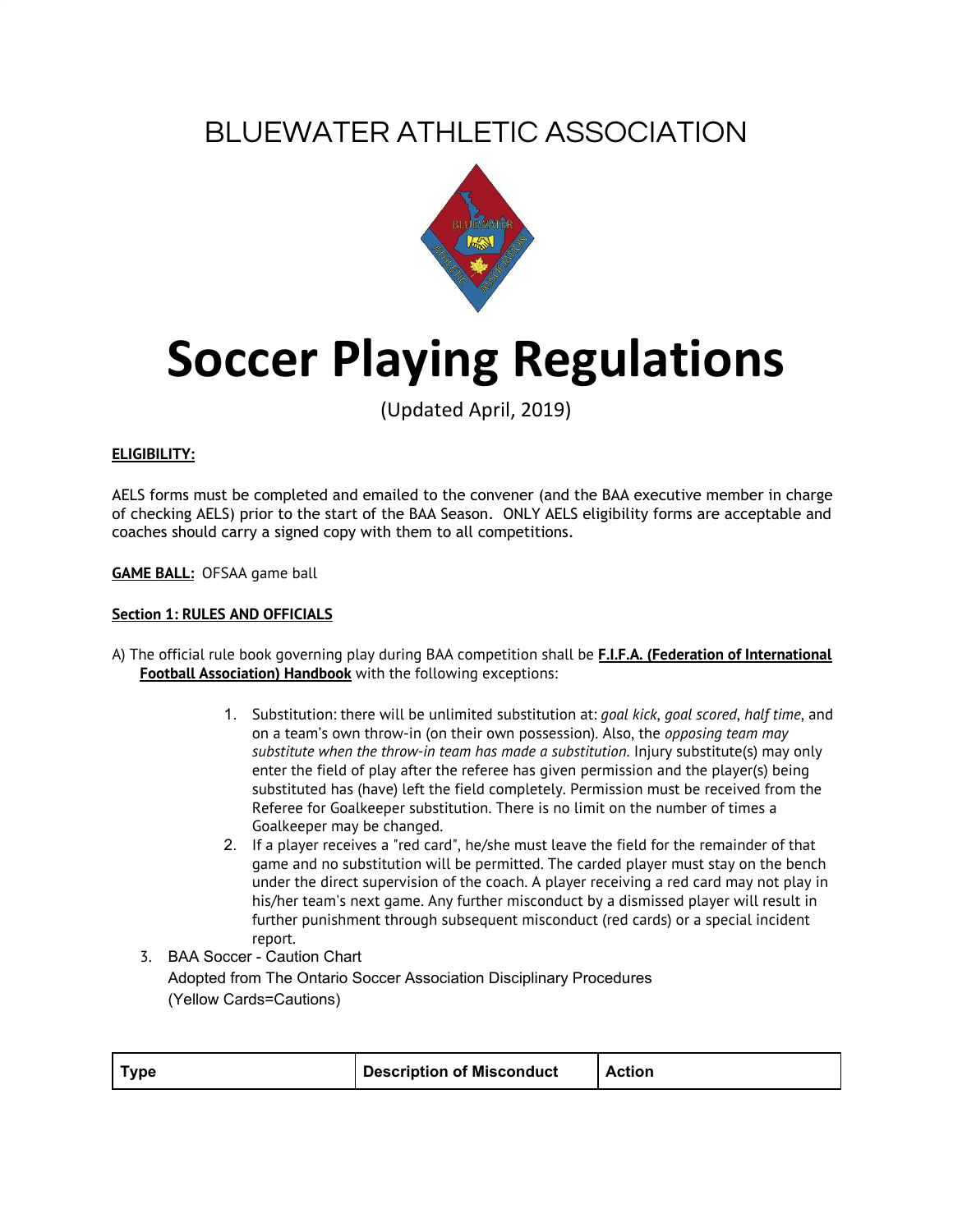| 1.1 | First Caution.                                                                                                                             | No action – must be substituted |
|-----|--------------------------------------------------------------------------------------------------------------------------------------------|---------------------------------|
| 1.2 | Receives a second Caution in<br>the same game (not directed at<br>game official)                                                           | 1 game suspension               |
| 1.3 | Receives a second Caution in<br>the same game (where at least<br>one caution was received for<br>offence directed at the game<br>official) | 2 game suspension               |
| 1.4 | Second Caution.                                                                                                                            | No action – must be substituted |
| 1.5 | Second Red Card (Straight Red)                                                                                                             | 2 games                         |

- B) It is the responsibility of the coach to inform the league convenor of any player on his team who receives a red or yellow card. Convenors are to report ejections to the the BAA President.
- C) Regular Season Games shall consist of two (2) forty-five (45) minute halves OR two (2) thirty minute halves (triad format), as per directive of BAA.

Playoff Games shall consist of two (2) forty-five (45) minute halves.

Tie-breaking procedures for sudden-death playoff games will be as follows:

- i) OVERTIME IN THE PLAYOFFS Extra time is to be played as a result of a "draw" at the end of "normal time". It shall always consist of two (2) periods of ten (10) minutes each, with an interval (break) of five (5) minutes at the end of "normal" playing time, but NOT between the 2 periods of overtime.
- ii) If the game is still tied, five (5) penalty kicks will be taken alternately by five (5) designated members of each team who were on the field during regulation time--a coin toss will decide which team kicks first.

The team which scores the most penalty kicks will be declared the winner. If still tied, the remaining players shall take penalty kicks (1) from each team alternately, the winner being the team which is ahead after any pair of penalty kicks. All players who were on the field of play at the end of the overtime (including the goalkeeper) must take a penalty kick before any player can take a second kick.

The first team to kick shall be the winner of the coin toss.

D. The BAA Soccer Convenor will work in cohort with the Bruce Grey High School Soccer Referee Association (BGHSSRA) Assignor, in order to provide schedule so that the Assignor of the BGHSSRA can fulfill referee needs.